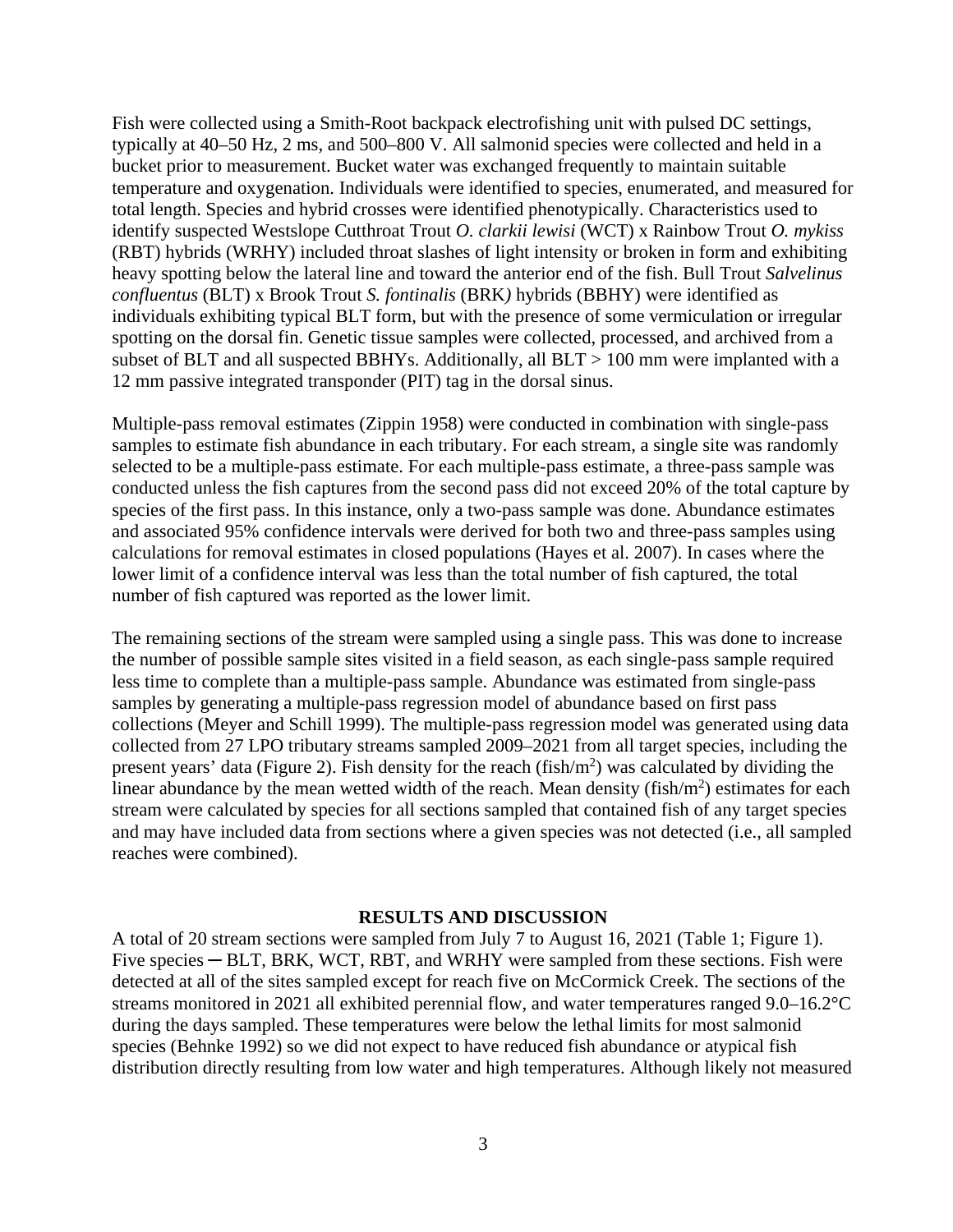in exactly the same locations, mean stream wetted widths measured were approximately the same as those measured in 2016 (Bouwens and Jakubowski 2017).

| $\mu$ banquing<br>01000 |                          |         |          |              | Reach        | Mean Wetted |
|-------------------------|--------------------------|---------|----------|--------------|--------------|-------------|
| Stream                  | Section                  | Date    | Latitude | Longitude    | Length $(m)$ | Width (m)   |
| Morris                  | 1                        | 7/8/21  | 48.21913 | $-116.10786$ | 100          | 5.15        |
|                         | $\overline{2}$           | 7/7/21  | 48.21383 | $-116.09908$ | 100          | 5.45        |
|                         |                          |         |          |              |              |             |
| Trestle                 | 2                        | 7/13/21 | 48.28909 | $-116.33229$ | 100          | 8.01        |
|                         | $\overline{\mathcal{L}}$ | 7/12/21 | 48.29724 | $-116.30798$ | 100          | 7.15        |
|                         | 6                        | 7/12/21 | 48.30209 | $-116.28387$ | 100          | 8.08        |
|                         | 8                        | 7/14/21 | 48.30823 | $-116.26079$ | 100          | 4.97        |
|                         | 10                       | 7/14/21 | 48.32040 | $-116.24296$ | 100          | 3.90        |
|                         | 12                       | 7/15/21 | 48.33490 | $-116.23025$ | 100          | 2.43        |
|                         |                          |         |          |              |              |             |
| Caribou                 | $\mathbf{1}$             | 7/19/21 | 48.47126 | $-116.56372$ | 100          | 4.80        |
|                         | 3                        | 7/21/21 | 48.46936 | $-116.58545$ | 100          | 5.50        |
|                         | 5                        | 7/27/21 | 48.46403 | $-116.61151$ | 100          | 5.15        |
|                         | 7                        | 7/27/21 | 48.45788 | $-116.63580$ | 100          | 3.23        |
|                         | 9                        | 7/28/21 | 48.44832 | $-116.65673$ | 100          | 2.30        |
|                         |                          |         |          |              |              |             |
| Hellroaring             | 1                        | 8/3/21  | 48.49416 | $-116.58337$ | 100          | 4.70        |
|                         | 3                        | 8/5/21  | 48.49359 | $-116.60547$ | 100          | 3.73        |
|                         | 5                        | 8/4/21  | 48.49242 | $-116.63212$ | 100          | 4.02        |
|                         | 7                        | 8/9/21  | 48.49476 | $-116.65932$ | 100          | 1.88        |
|                         |                          |         |          |              |              |             |
| McCormick               | 1                        | 8/12/21 | 48.57666 | $-116.62140$ | 100          | 3.62        |
|                         | 3                        | 8/16/21 | 48.57359 | $-116.65494$ | 100          | 1.60        |
|                         | 5                        | 8/10/21 | 48.56252 | $-116.67830$ | 100          | 1.43        |

TABLE 1. Locations of tributary monitoring sites sampled in 2021. Coordinates are the downstream extent of sampling sites.

The multiple-pass data from the five streams were added to a regression model to estimate fish abundance from a single-pass based on the first pass collections of a multiple-pass depletion estimate (Figure 2). Modeling suggests that the first pass collections described approximately 97% of the variation in estimated abundance from multiple-pass samples ( $n = 195, P < 0.01$ ). This technique continues to be a valuable tool to reduce sampling effort in each reach, thus allowing sampling to occur at more locations per field season. In addition, utilizing single-pass sampling methods reduces the exposure of fish to the side effects of electrofishing and reduces handling stress.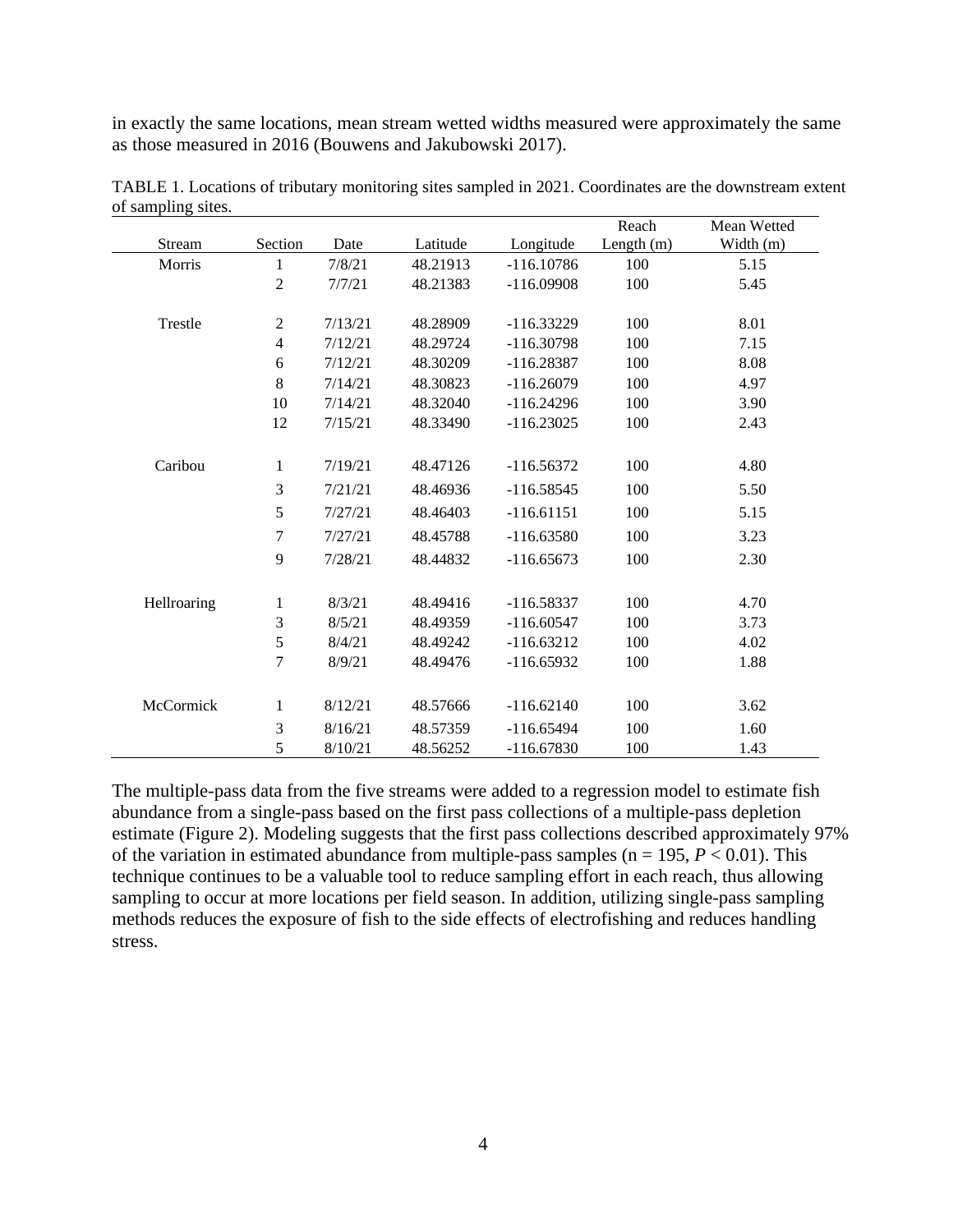

FIGURE 2. Regression model showing the relationship of estimated trout abundance (fish/100 m) between multiple-pass methods and the number of fish captured on the first pass. Data represent combined 2009–2021 multiple-pass removal efforts for salmonids  $\geq$  75 mm total length in tributaries of Lake Pend Oreille, Idaho.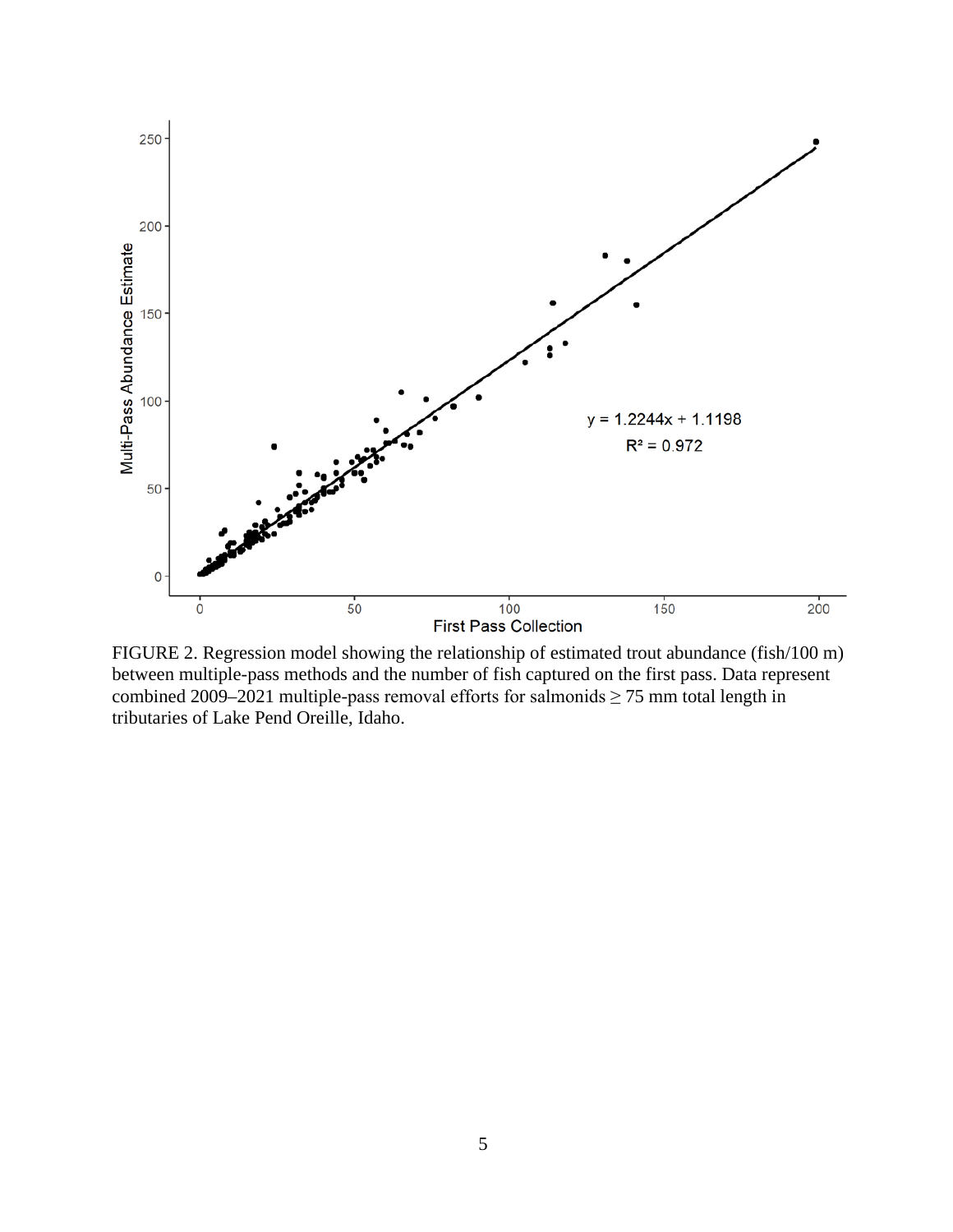## *Morris Creek*

Two sections of Morris Creek representing two kilometers of stream were sampled in 2021 (Table 1; Figure 1). Westslope Cutthroat Trout had the highest density in this stream (11.0/100 m<sup>2</sup> ) followed by BLT (Table 2). Overall BLT density in 2021 was higher than measured in 2016 but less than 2011. Westslope Cutthroat Trout density declined slightly since 2016, although not to the levels measured in 2011 (Table 3).

TABLE 2. Length and density estimates by section and species for Morris Creek in 2021. Combined mean estimates include data from all sections where fish were encountered, even if that particular species was not detected.

| Section |                |    | Total Length (mm) |      |      |      | $Fish/100 \text{ m}$ |             |      | Fish/100 $m2$ |             |  |  |
|---------|----------------|----|-------------------|------|------|------|----------------------|-------------|------|---------------|-------------|--|--|
| (km)    | <b>Species</b> | n  | Mean              | Min. | Max. | Est. | 95% CI-              | $95\%$ CI + | Est. | 95% CI-       | $95\%$ CI + |  |  |
|         | <b>BLT</b>     | 6  | 130.0             | 124  | 135  | 8.9  | 6.0                  | 19.6        | 1.7  | 1.2           | 3.8         |  |  |
|         | <b>WCT</b>     | 35 | 112.6             | 75   | 207  | 44.2 | 35.0                 | 55.0        | 8.6  | 6.8           | 10.7        |  |  |
|         | <b>WRHY</b>    | 4  | 167.8             | 159  | 176  | 6.4  | 4.0                  | 17.1        | 1.2  | 0.8           | 3.3         |  |  |
|         |                |    |                   |      |      |      |                      |             |      |               |             |  |  |
| 2       | <b>BLT</b>     | 20 | 124.9             | 107  | 143  | 26.0 | 15.3                 | 36.7        | 4.8  | 2.0           | 7.6         |  |  |
|         | <b>WCT</b>     | 53 | 136.9             | 75   | 249  | 74.0 | 63.2                 | 84.8        | 13.6 | 7.6           | 19.6        |  |  |
|         |                |    |                   |      |      |      |                      |             |      |               |             |  |  |
| Total   | <b>BLT</b>     | 26 | 126.1             | 107  | 143  | 17.4 |                      |             | 3.2  |               |             |  |  |
|         | <b>WCT</b>     | 88 | 127.2             | 75   | 249  | 59.1 |                      |             | 11.1 |               |             |  |  |
|         | <b>WRHY</b>    | 4  | 167.8             | 159  | 176  | 3.2  |                      |             | 0.6  |               |             |  |  |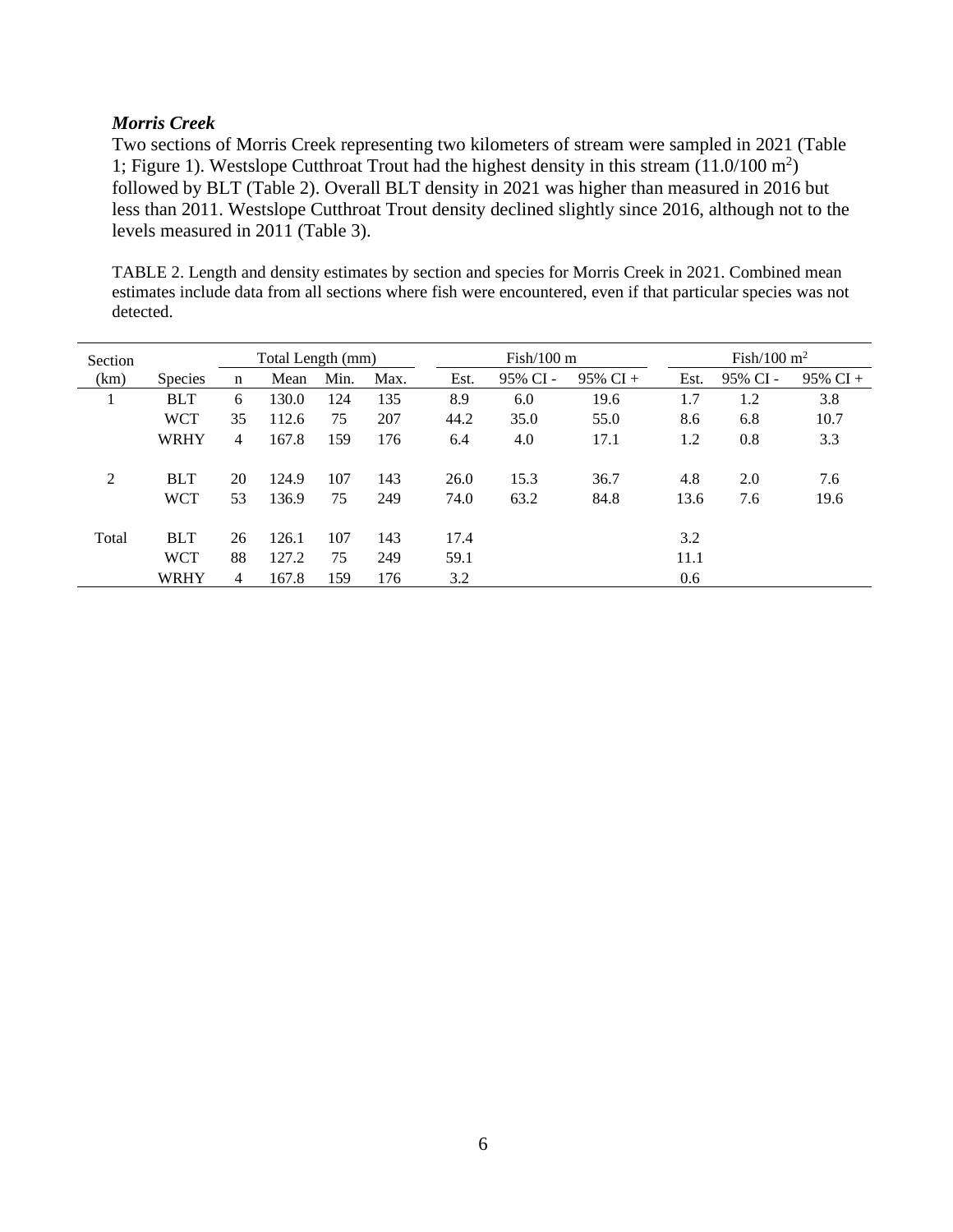| were encountered, even if that particular species was not detected.<br>Stream | Year | <b>BLT</b> | <b>BRK</b> | <b>BRN</b> | <b>RBT</b> | <b>WCT</b> | <b>MWF</b> | <b>BBHY</b> | <b>WRHY</b> | Total       |
|-------------------------------------------------------------------------------|------|------------|------------|------------|------------|------------|------------|-------------|-------------|-------------|
| Caribou Creek                                                                 | 2021 | 7.5        | 0.8        | 0.0        | 13.6       | 19.4       | 0.0        | 0.0         | 2.0         | 43.7        |
|                                                                               | 2016 | 1.8        | 0.1        | 0.0        | 0.8        | 9.0        | 0.0        | 0.0         | 0.2         | 11.9        |
|                                                                               | 2011 | 3.1        | 0.3        | 0.0        | 1.2        | 6.1        | 0.0        | 0.0         | 0.7         | 11.4        |
| Morris Creek                                                                  | 2021 | 3.2        | 0.0        | 0.0        | 0.0        | 11.1       | 0.0        | 0.0         | 1.2         | 15.6        |
|                                                                               | 2016 | 0.7        | 0.0        | 0.0        | 0.0        | 11.5       | 0.0        | 0.0         | 0.4         | 12.6        |
|                                                                               | 2011 | 5.8        | 0.0        | 0.0        | 0.0        | 7.0        | 0.0        | 0.0         | 1.8         | 14.6        |
| <b>Trestle Creek</b>                                                          | 2021 | 1.4        | 0.0        | 0.0        | 0.5        | 8.5        | 0.0        | 0.0         | 0.5         | 11.0        |
|                                                                               | 2016 | 1.5        | 0.0        | 0.0        | $0.0\,$    | 12.5       | $0.0\,$    | $0.0\,$     | 0.0         | 14.0        |
|                                                                               | 2011 | 1.8        | 0.0        | 0.0        | < 0.1      | 4.5        | 0.1        | $0.0\,$     | 1.0         | 7.4         |
| <b>Hellroaring Creek</b>                                                      | 2021 | 0.6        | 1.4        | 0.0        | 19.3       | $0.8\,$    | $0.0\,$    | $0.0\,$     | 0.0         | 22.1        |
|                                                                               | 2016 | 0.2        | 0.0        | 0.0        | 7.1        | 0.1        | 0.0        | 0.0         | 0.0         | 7.4         |
|                                                                               | 2012 | 0.2        | < 0.1      | 0.0        | 4.0        | $0.0\,$    | 0.0        | 0.0         | 0.2         | 4.4         |
| McCormick Creek                                                               | 2021 | 3.8        | $0.0\,$    | 0.0        | 0.0        | 13.2       | 0.0        | 0.0         | 0.0         | 17.0        |
|                                                                               | 2016 | 0.0        | 0.0        | 0.0        | 0.0        | 11.3       | 0.0        | 0.0         | 0.0         | 11.3        |
|                                                                               | 2012 | 0.0        | 0.0        | 0.0        | 0.5        | 1.7        | 0.0        | 0.0         | 0.3         | 2.5         |
| Grouse Creek                                                                  | 2020 | 1.4        | 0.1        | 0.0        | 4.5        | 3.2        | 0.3        | < 0.1       | 0.3         | 9.8         |
|                                                                               | 2015 | 3.6        | 0.3        | 0.0        | 3.5        | 1.7        | < 0.1      | 0.2         | 0.2         | 9.5         |
|                                                                               | 2010 | 3.5        | 0.4        | 0.0        | 8.2        | 3.6        | 0.6        | 0.2         | 0.3         | 16.8        |
| N. Grouse Creek                                                               | 2020 | 0.0        | 1.2        | 0.0        | 3.3        | 3.4        | $0.0\,$    | $0.0\,$     | 0.1         | $\ \, 8.0$  |
|                                                                               | 2015 | 0.2        | 2.2        | 0.0        | 6.4        | 4.1        | $0.0\,$    | $0.0\,$     | 0.1         | 13.0        |
|                                                                               | 2010 | 0.0        | 4.1        | 0.0        | 5.0        | 5.9        | 0.0        | 0.0         | 0.3         | 15.3        |
| S. Grouse Creek                                                               | 2020 | 1.0        | 0.0        | 0.0        | 0.0        | $0.0\,$    | 0.0        | 0.0         | 2.9         | 3.9         |
|                                                                               | 2015 | 0.7        | $2.5\,$    | 0.0        | 15.1       | 0.7        | 0.0        | 2.5         | 2.9         | 24.4        |
|                                                                               | 2013 | 1.3        | 3.0        | 0.0        | 7.6        | 1.3        | 0.0        | 0.0         | 3.3         | 16.5        |
| Rapid Lighting Creek                                                          | 2020 | 0.0        | 1.7        | 0.0        | 0.4        | 2.6        | < 0.1      | 0.0         | < 0.1       | 4.7         |
|                                                                               | 2015 | 0.0        | 3.3        | 0.0        | 1.1        | 6.4        | 0.3        | 0.0         | 0.2         | 11.3        |
|                                                                               | 2010 | < 0.1      | 3.2        | 0.0        | $1.0\,$    | 5.2        | 1.2        | $0.0\,$     | 0.3         | 10.9        |
| West Gold Creek                                                               | 2020 | 0.0        | 0.0        | 0.0        | 0.0        | 47.6       | $0.0\,$    | $0.0\,$     | 0.0         | 47.6        |
|                                                                               | 2015 | 2.2        | 0.0        | 0.0        | 0.0        | 50.8       | 0.0        | 0.0         | 0.0         | 53.0        |
|                                                                               | 2009 | 0.1        | 0.0        | 0.0        | 0.0        | 43.7       | 0.0        | 0.0         | 0.0         | 43.8        |
| Gold Creek                                                                    | 2019 | 2.2        | 0.0        | 0.0        | 0.0        | 19.5       | 0.0        | 0.0         | 1.3         | 23.0        |
|                                                                               | 2014 | 2.5        | 0.0        | 0.0        | 0.0        | 32.0       | 0.0        | 0.0         | 0.2         | 34.8        |
|                                                                               | 2009 | 4.4        | 0.0        | 0.0        | 0.0        | 23.6       | 0.0        | 0.0         | $< 01$      | 28.0        |
| <b>Granite Creek</b>                                                          | 2019 | 4.5        | $0.0\,$    | 0.0        | 0.1        | 12.1       | $0.0\,$    | $0.0\,$     | $0.4\,$     | 17.1        |
|                                                                               | 2014 | 6.3        | 0.0        | 0.0        | 0.0        | 6.4        | $0.0\,$    | $0.0\,$     | < 0.1       | 12.7        |
|                                                                               | 2009 | 4.6        | 0.0        | 0.0        | 0.0        | 6.7        | 0.2        | 0.0         | 0.0         | 11.5        |
| <b>Strong Creek</b>                                                           | 2019 | 2.2        | 0.0        | 0.0        | 0.5        | 19.3       | 0.0        | 1.7         | 0.1         | 23.8        |
|                                                                               | 2014 | 3.2        | 0.0        | 0.0        | < 0.1      | 19.0       | 0.0        | $0.0\,$     | < 0.1       | 22.3        |
|                                                                               | 2009 | 0.1        | 0.0        | 0.0        | 0.1        | 7.2        | 0.0        | 0.0         | 0.1         | 7.5         |
| Johnson Creek                                                                 | 2019 | 0.8        | 0.0        | 0.0        | 0.0        | 9.1        | 0.0        | 0.0         | 0.4         | 10.3        |
|                                                                               | 2014 | 1.0        | 0.0        | 0.0        | 0.0        | 7.0        | 0.0        | 0.0         | 0.0         | 8.0         |
|                                                                               | 2009 | 1.4        | 0.0        | 0.0        | 0.0        | 5.1        | $0.0\,$    | 0.0         | 0.0         | 6.5         |
| Twin Creek                                                                    | 2019 | 0.0        | 4.2        | 0.3        | 3.9        | 3.2        | $0.0\,$    | 0.0         | 0.2         |             |
|                                                                               | 2014 | 0.1        | 7.6        | 0.5        | 1.3        | 3.3        | 0.0        | $0.0\,$     | 1.4         | 11.8        |
|                                                                               | 2009 | 0.0        | 2.7        | 0.3        | 2.0        | 3.8        | 0.0        | 0.0         | 0.0         | 14.2<br>8.8 |

TABLE 3. Mean density estimates (fish/100  $m<sup>2</sup>$ ) for all sections combined where fish were sampled by stream, year, and species 2009–2021. Combined mean estimates include data from all sections where fish were encountered, even if that particular species was not detected.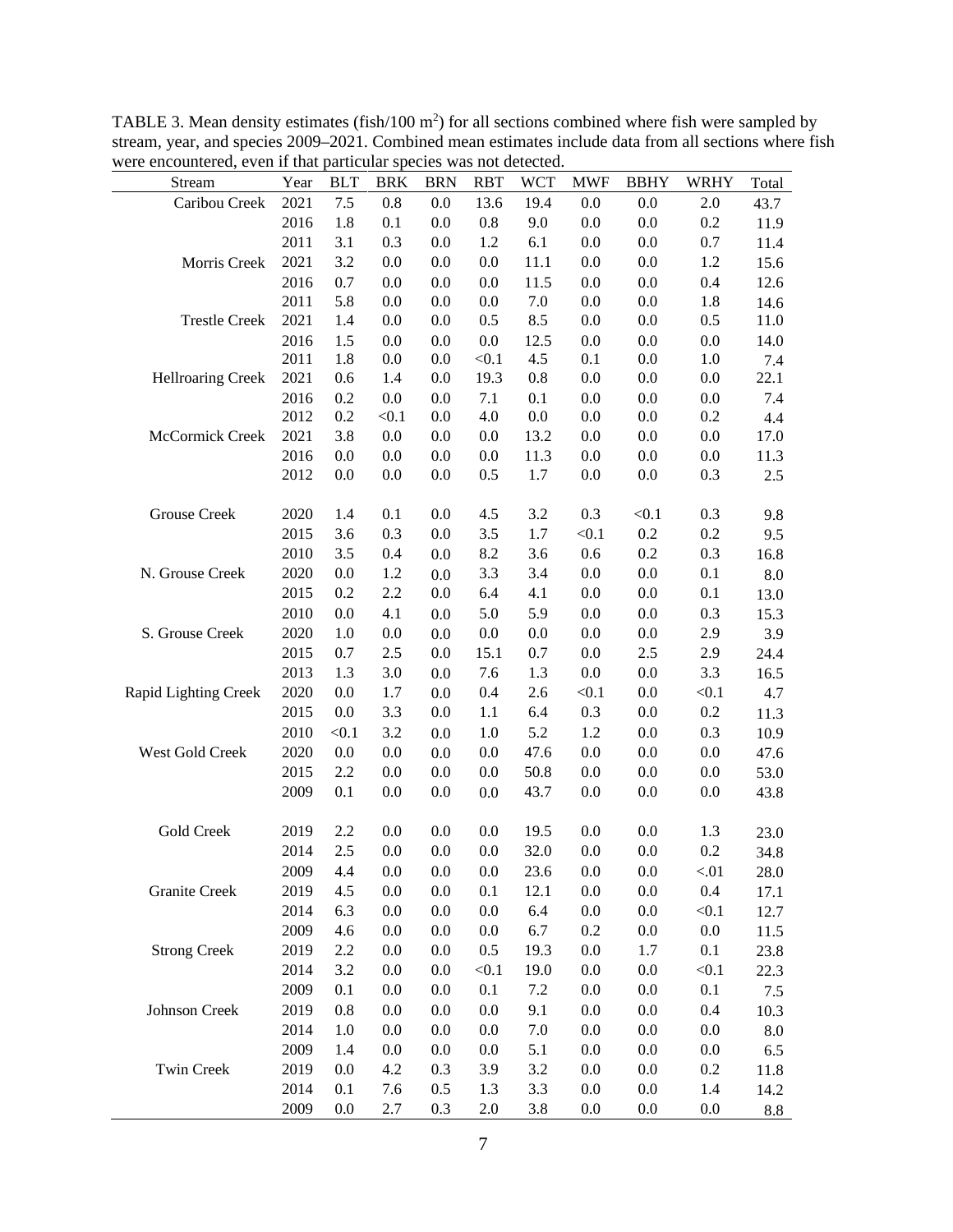Table 3. Continued.

| Stream                  | Year | <b>BLT</b> | <b>BRK</b> | <b>BRN</b> | <b>RBT</b> | <b>WCT</b> | <b>MWF</b> | <b>BBHY</b> | <b>WRHY</b> | Total |
|-------------------------|------|------------|------------|------------|------------|------------|------------|-------------|-------------|-------|
| E.F. Lightning Creek    | 2017 | 0.3        | 0.1        | 0.0        | 10.5       | 2.7        | 0.0        | 0.0         | 1.7         | 15.3  |
| <b>Berry Creek</b>      | 2018 | 0.0        | 0.2        | 0.0        | 1.0        | 11.7       | 0.0        | 0.0         | 0.2         | 13.1  |
|                         | 2013 | 0.0        | 0.2        | 0.0        | 0.5        | 11.0       | 0.0        | 0.0         | 0.8         | 12.5  |
| Jeru Creek              | 2018 | 0.0        | 0.0        | 0.0        | 1.4        | 9.5        | 0.0        | 0.0         | 1.1         | 12.0  |
|                         | 2013 | 0.2        | 0.0        | 0.0        | 0.7        | 5.6        | 0.0        | 0.0         | 3.1         | 9.6   |
| Mosquito Creek          | 2018 | 0.0        | 3.6        | 0.1        | 0.3        | 7.4        | 0.0        | 0.0         | 0.5         | 11.9  |
|                         | 2013 | 0.0        | 4.9        | 0.2        | 0.0        | 3.4        | 0.0        | 0.0         | 0.2         | 8.7   |
| Spring Creek            | 2018 | 0.0        | 3.7        | 0.1        | 1.3        | 0.9        | 0.0        | 0.0         | 0.2         | 6.2   |
|                         | 2013 | 0.0        | 16.5       | 0.1        | 0.2        | 0.9        | 0.1        | 0.0         | 0.3         | 18.1  |
| <b>Char Creek</b>       | 2018 | 0.0        | 0.0        | 0.0        | 0.0        | 25.3       | 0.0        | 0.0         | 0.0         | 25.3  |
|                         | 2013 | 0.0        | 0.0        | 0.0        | 0.0        | 75.0       | 0.0        | 0.0         | 0.0         | 75.0  |
|                         |      |            |            |            |            |            |            |             |             |       |
|                         | 2012 | 3.1        | 0.1        | 0.0        | 2.8        | 4.5        | 0.0        | 0.5         | 0.4         | 11.4  |
| Porcupine Creek         | 2017 | 0.3        | 3.4        | 0.0        | 0.3        | 12.1       | 0.0        | 0.0         | 0.3         | 16.4  |
|                         | 2012 | 1.0        | 5.4        | 0.0        | 0.0        | 10.5       | 0.0        | 0.0         | 0.9         | 17.8  |
| <b>Rattle Creek</b>     | 2017 | 0.8        | 0.0        | 0.0        | 0.3        | 5.1        | 0.0        | 0.0         | 0.1         | 6.3   |
|                         | 2012 | 4.6        | 0.0        | 0.0        | 0.6        | 5.8        | 0.0        | 0.0         | 0.1         | 11.1  |
| Savage Creek            | 2017 | 1.6        | 0.0        | 0.0        | 0.2        | 9.3        | 0.0        | 0.0         | 1.7         | 12.8  |
|                         | 2012 | 5.1        | 0.0        | 0.0        | < 0.1      | 3.9        | 0.0        | 0.0         | 0.7         | 9.7   |
| <b>Wellington Creek</b> | 2017 | 0.3        | 0.0        | 0.0        | 2.3        | 12.1       | 0.0        | 0.0         | 1.0         | 15.7  |
|                         | 2012 | 1.3        | 0.1        | 0.0        | 0.5        | 10.4       | 0.0        | 0.0         | 0.4         | 12.7  |
| N. Gold Creek           | 2017 | 0.0        | 0.0        | 0.0        | 0.0        | 10.6       | 0.0        | 0.0         | 0.0         | 10.6  |
| Branch N. Gold Creek    | 2017 | 0.0        | 0.0        | 0.0        | 0.0        | 23.0       | 0.0        | 0.0         | 0.0         | 23.0  |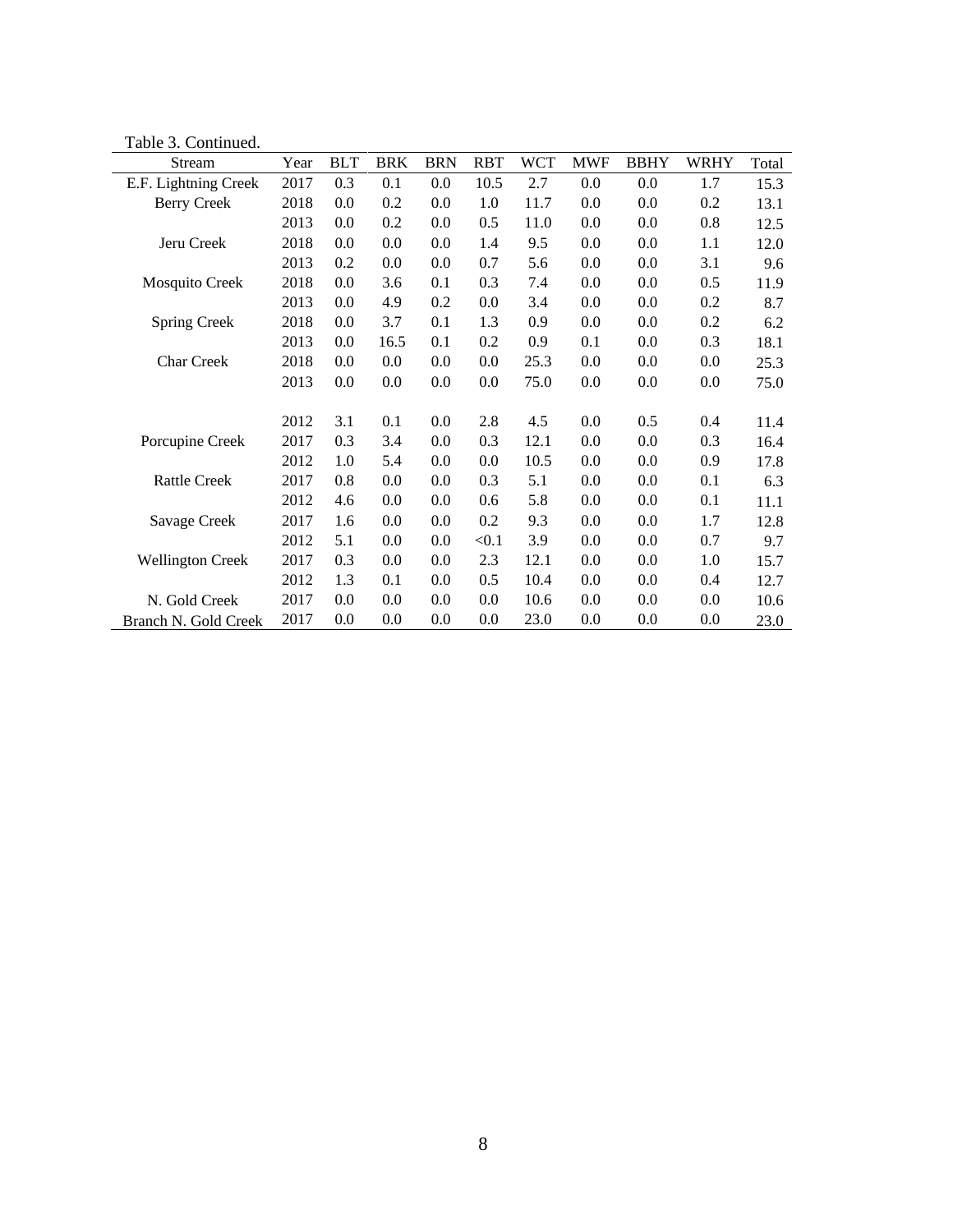# *Trestle Creek*

Six sections covering 12 kilometers were sampled in Trestle Creek in 2021 (Table 1; Figure 1). Bull Trout and WCT were the most abundant species sampled followed by WRHY and RBT (Table 4). Densities of BLT and WCT were similar to levels measured in 2010 and 2015, however RBT and WRHY increased (Table 3).

TABLE 4. Length and density estimates by species for Trestle Creek in 2021. Combined mean estimates include data from all sections where fish were encountered, even if that particular species was not detected.

| Section        |             |                | Total Length (mm) |          |      |      | Fish/100 m |          |      | Fish/100 $m2$ |          |  |  |
|----------------|-------------|----------------|-------------------|----------|------|------|------------|----------|------|---------------|----------|--|--|
| (km)           | Species     | N              | Mean              | Min.     | Max. | Est. | 95% CI -   | 95% CI + | Est. | 95% CI -      | 95% CI + |  |  |
| $\overline{2}$ | <b>WCT</b>  | 74             | 101.3             | 75       | 232  | 74.0 | 68.0       | 84.8     | 9.2  | 9.2           | 9.3      |  |  |
|                | <b>WRHY</b> | $\mathbf{1}$   | 77.0              | 77       | 77   | 1.0  | 1.0        | 11.7     | 0.1  | 0.1           | 0.1      |  |  |
|                |             |                |                   |          |      |      |            |          |      |               |          |  |  |
| $\overline{4}$ | <b>BLT</b>  | $\overline{2}$ | 97.0              | 92       | 102  | 4.0  | 2.0        | 14.7     | 0.6  | 0.3           | 2.1      |  |  |
|                | <b>RBT</b>  | $\overline{2}$ | 109.5             | 76       | 143  | 4.0  | 2.0        | 14.7     | 0.6  | 0.3           | 2.1      |  |  |
|                | <b>WCT</b>  | 46             | 104.5             | 75       | 175  | 57.7 | 46.9       | 68.4     | 8.1  | 6.6           | 9.6      |  |  |
|                | <b>WRHY</b> | 5              | 90.2              | 80       | 104  | 7.6  | 5.0        | 18.4     | 1.1  | 0.7           | 2.6      |  |  |
| 6              | <b>BLT</b>  | 2              | 134.5             | 95       |      |      |            |          |      |               |          |  |  |
|                |             |                |                   |          | 174  | 4.0  | 2.0        | 14.7     | 0.5  | 0.2           | 1.8      |  |  |
|                | <b>WCT</b>  | 34             | 118.2             | 76       | 196  | 43.0 | 34.0       | 53.7     | 5.3  | 4.2           | 6.6      |  |  |
|                | <b>WRHY</b> | $\mathbf{1}$   | 204.0             | 204      | 204  | 2.8  | 1.0        | 13.5     | 0.3  | 0.1           | 1.7      |  |  |
| $\,8\,$        | <b>BLT</b>  | $\mathbf{1}$   | 84.0              | 84       | 84   | 2.8  | 1.0        | 13.5     | 0.6  | 0.2           | 2.7      |  |  |
|                | <b>WCT</b>  | 30             | 97.9              | 76       | 177  | 38.1 | 30.0       | 48.9     | 7.7  | 6.0           | 9.8      |  |  |
|                |             |                |                   |          |      |      |            |          |      |               |          |  |  |
| 10             | <b>BLT</b>  | 11             | 113.5             | 97       | 130  | 15.0 | 11.0       | 25.7     | 3.8  | 2.8           | 6.6      |  |  |
|                | <b>WCT</b>  | 22             | 125.2             | 76       | 165  | 28.4 | 22.0       | 39.1     | 7.3  | 5.6           | 10.0     |  |  |
| 12             | <b>WCT</b>  | 21             | 106.1             | 81       | 139  | 27.2 | 21.0       | 37.9     | 11.2 | 8.6           | 15.6     |  |  |
| Total          | <b>BLT</b>  | 16             | 112.2             | 84       | 174  | 4.3  |            |          | 0.9  |               |          |  |  |
|                | <b>RBT</b>  | 2              | 109.5             | 76       | 143  | 0.7  |            |          | 0.1  |               |          |  |  |
|                |             |                |                   |          |      |      |            |          |      |               |          |  |  |
|                | <b>WCT</b>  | 227<br>7       | 106.8             | 75<br>77 | 232  | 44.7 |            |          | 8.1  |               |          |  |  |
|                | WRHY        |                | 104.6             |          | 204  | 1.9  |            |          | 0.3  |               |          |  |  |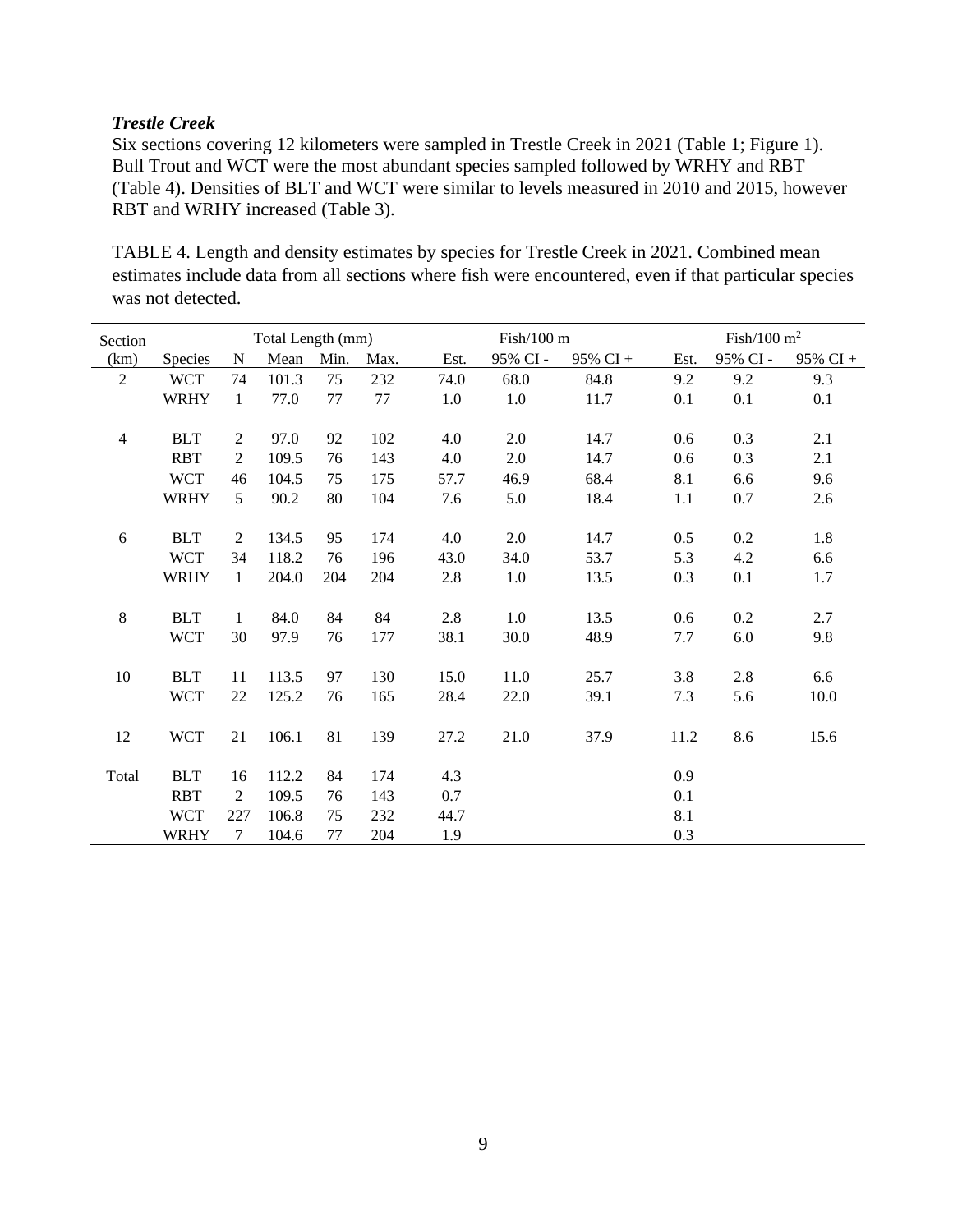# *Caribou Creek*

Five sections were sampled in Caribou Creek, with WCT being abundant throughout the longitudinal gradient of the stream (Table 5). Overall biomass has greatly increased since sampling began, with abundances of BLT, RBT, and WCT all being the highest observed (Table 3).

| Section          |             |             | Total Length (mm) |      |      |       | $Fish/100$ m |             |         | Fish/100 $m2$ |          |  |  |
|------------------|-------------|-------------|-------------------|------|------|-------|--------------|-------------|---------|---------------|----------|--|--|
| (km)             | Species     | $\mathbf N$ | Mean              | Min. | Max. | Est.  | 95% CI-      | $95\%$ CI + | Est.    | 95% CI -      | 95% CI + |  |  |
| $\mathbf{1}$     | <b>BLT</b>  | 6           | 102.0             | 85   | 142  | 8.9   | 6.0          | 19.6        | 1.8     | 1.3           | 4.1      |  |  |
|                  | <b>BRK</b>  | 2           | 102.0             | 75   | 129  | 4.0   | 2.0          | 14.7        | $0.8\,$ | 0.4           | 3.1      |  |  |
|                  | <b>RBT</b>  | 92          | 99.1              | 75   | 203  | 113.8 | 102.9        | 124.6       | 23.7    | 21.4          | 26.0     |  |  |
|                  | <b>WCT</b>  | 3           | 149.3             | 95   | 213  | 5.2   | 3.0          | 15.9        | 1.1     | 0.6           | 3.3      |  |  |
|                  | <b>WRHY</b> | $8\,$       | 108.1             | 87   | 155  | 11.3  | 8.0          | 22.0        | 2.4     | 1.7           | 4.6      |  |  |
|                  |             |             |                   |      |      |       |              |             |         |               |          |  |  |
| 3                | <b>BLT</b>  | 67          | 107.6             | 79   | 155  | 68.0  | 57.3         | 78.7        | 12.4    | 11.9          | 12.8     |  |  |
|                  | <b>RBT</b>  | 19          | 123.0             | 83   | 167  | 19.0  | 16.0         | 29.7        | 3.5     | 3.4           | 3.5      |  |  |
|                  | <b>WCT</b>  | 43          | 113.5             | 79   | 203  | 45.0  | 34.3         | 55.7        | 8.2     | 7.4           | 8.9      |  |  |
|                  | <b>WRHY</b> | 10          | 109.5             | 86   | 156  | 10.0  | 6.0          | 20.7        | 1.8     | 1.5           | 2.1      |  |  |
|                  |             |             |                   |      |      |       |              |             |         |               |          |  |  |
| 5                | <b>BLT</b>  | 48          | 102.3             | 85   | 145  | 60.1  | 49.4         | 70.8        | 11.7    | 9.6           | 13.8     |  |  |
|                  | <b>WCT</b>  | 41          | 140.9             | 83   | 260  | 51.6  | 41.0         | 62.3        | 10.0    | $8.0\,$       | 12.1     |  |  |
|                  |             |             |                   |      |      |       |              |             |         |               |          |  |  |
| $\boldsymbol{7}$ | <b>BLT</b>  | 10          | 146.9             | 129  | 166  | 13.7  | 10.0         | 24.5        | 4.2     | 3.1           | 7.6      |  |  |
|                  | <b>WCT</b>  | 89          | 129.0             | 96   | 224  | 110.1 | 99.3         | 120.9       | 34.1    | 30.7          | 37.4     |  |  |
|                  |             |             |                   |      |      |       |              |             |         |               |          |  |  |
| 9                | <b>WCT</b>  | 81          | 123.0             | 76   | 187  | 100.4 | 89.5         | 111.2       | 43.6    | 38.9          | 48.3     |  |  |
|                  |             |             |                   |      |      |       |              |             |         |               |          |  |  |
| Total            | <b>BLT</b>  | 131         | 108.4             | 79   | 166  | 30.1  |              |             | 6.0     |               |          |  |  |
|                  | <b>BRK</b>  | 2           | 102.0             | 75   | 129  | 0.8   |              |             | 0.2     |               |          |  |  |
|                  | <b>RBT</b>  | 111         | 103.2             | 75   | 203  | 26.6  |              |             | 5.4     |               |          |  |  |
|                  | <b>WCT</b>  | 257         | 126.4             | 76   | 260  | 62.4  |              |             | 19.4    |               |          |  |  |
|                  | <b>WRHY</b> | 18          | 108.9             | 86   | 156  | 4.3   |              |             | $0.8\,$ |               |          |  |  |

TABLE 5. Length and density estimates by species for Caribou Creek in 2021. Combined mean estimates include data from all sections where fish were encountered, even if that particular species was not detected.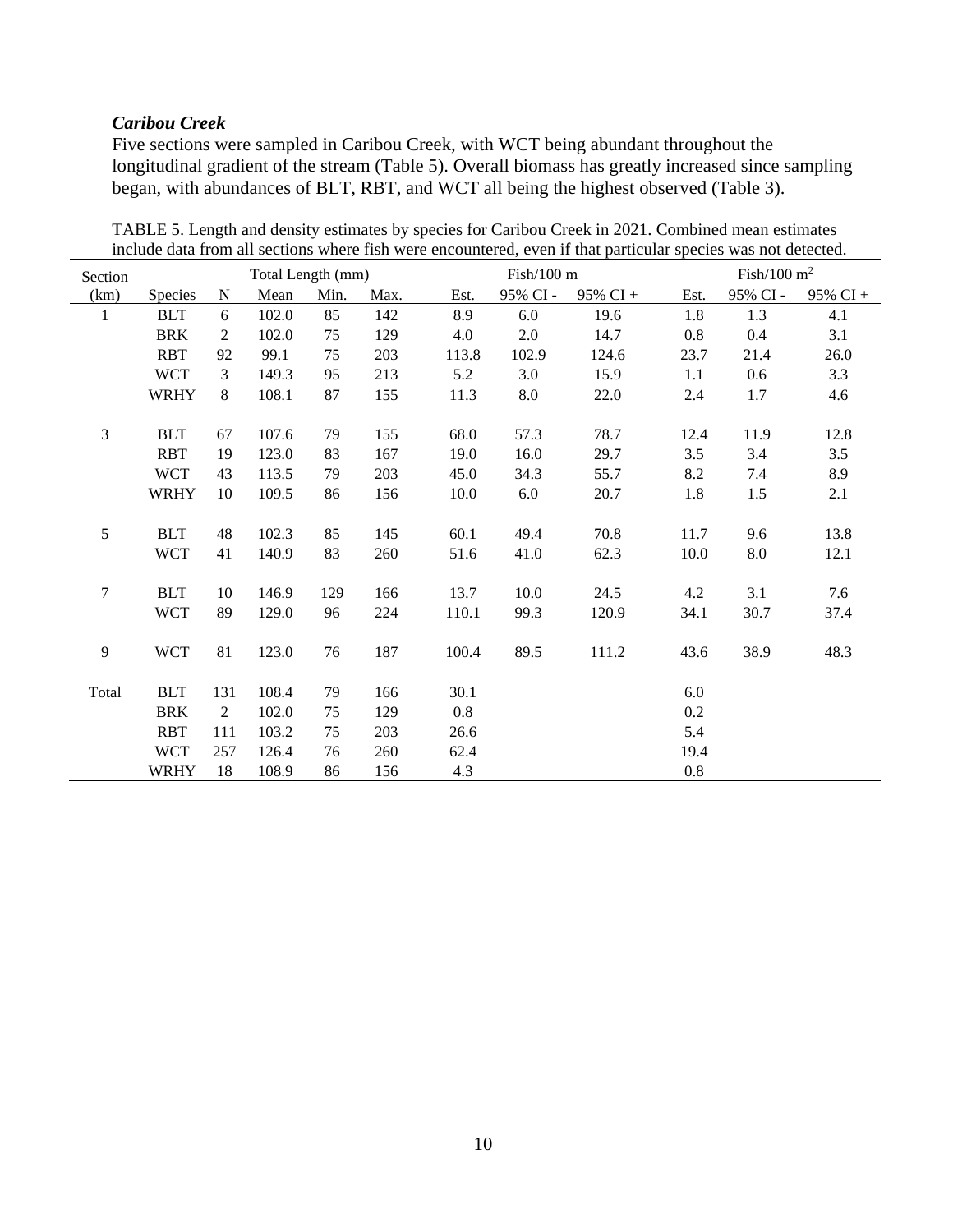## *Hellroaring Creek*

Four sections were sampled in Hellroaring Creek representing seven kilometers of stream (Table 1; Figure 1). RBT represented 97% of all fish captured in the creek, with other species being captured only in the lowest reach (Table 6). A barrier to upstream fish migration exists between sections one and three (rkm 2.4), and fish captured above this are all considered to be residents. Overall fish densities throughout the creek were increased from previous years (Table 3).

|              | mas noi uotottuu. |                |                   |      |      |       |                      |        |      |               |        |  |
|--------------|-------------------|----------------|-------------------|------|------|-------|----------------------|--------|------|---------------|--------|--|
|              |                   |                | Total Length (mm) |      |      |       | $Fish/100 \text{ m}$ |        |      | Fish/100 $m2$ |        |  |
| Section      |                   |                |                   |      |      |       | 95% CI               | 95% CI |      | 95%           | 95% CI |  |
| (km)         | <b>Species</b>    | N              | Mean              | Min. | Max. | Est.  |                      | $^{+}$ | Est. | $CI -$        | $^{+}$ |  |
| $\mathbf{1}$ | <b>BLT</b>        | 1              | 102.0             | 102  | 102  | 2.8   | 1.0                  | 13.5   | 0.6  | 0.2           | 2.9    |  |
|              | <b>BRK</b>        | $\overline{4}$ | 111.8             | 102  | 121  | 6.4   | 4.0                  | 17.1   | 1.4  | 0.9           | 3.6    |  |
|              | <b>RBT</b>        | 73             | 108.8             | 79   | 175  | 90.6  | 79.8                 | 101.4  | 19.3 | 17.0          | 21.6   |  |
|              | <b>WCT</b>        | 2              | 156.5             | 154  | 159  | 4.0   | 2.0                  | 14.7   | 0.8  | 0.4           | 3.1    |  |
| 3            | <b>RBT</b>        | 56             | 142.8             | 77   | 201  | 69.9  | 59.1                 | 80.6   | 18.7 | 15.8          | 21.6   |  |
| 5            | <b>RBT</b>        | 97             | 137.9             | 75   | 270  | 105.0 | 94.2                 | 115.8  | 26.1 | 23.8          | 28.5   |  |
| $\tau$       | <b>RBT</b>        | 19             | 150.4             | 83   | 195  | 24.7  | 19.0                 | 35.4   | 13.1 | 10.1          | 18.8   |  |
| Total        | <b>BLT</b>        | 1              | 102.0             | 102  | 102  | 0.7   |                      |        | 0.1  |               |        |  |
|              | <b>BRK</b>        | $\overline{4}$ | 117.8             | 102  | 121  | 1.6   |                      |        | 0.3  |               |        |  |
|              | <b>RBT</b>        | 245            | 131.3             | 75   | 270  | 72.5  |                      |        | 19.3 |               |        |  |
|              | WCT               | 2              | 156.5             | 154  | 159  | 1.0   |                      |        | 0.2  |               |        |  |

TABLE 6. Length and abundance data by section and species for Hellroaring Creek in 2021. Combined mean estimates include data from all sections where fish were encountered, even if that particular species was not detected.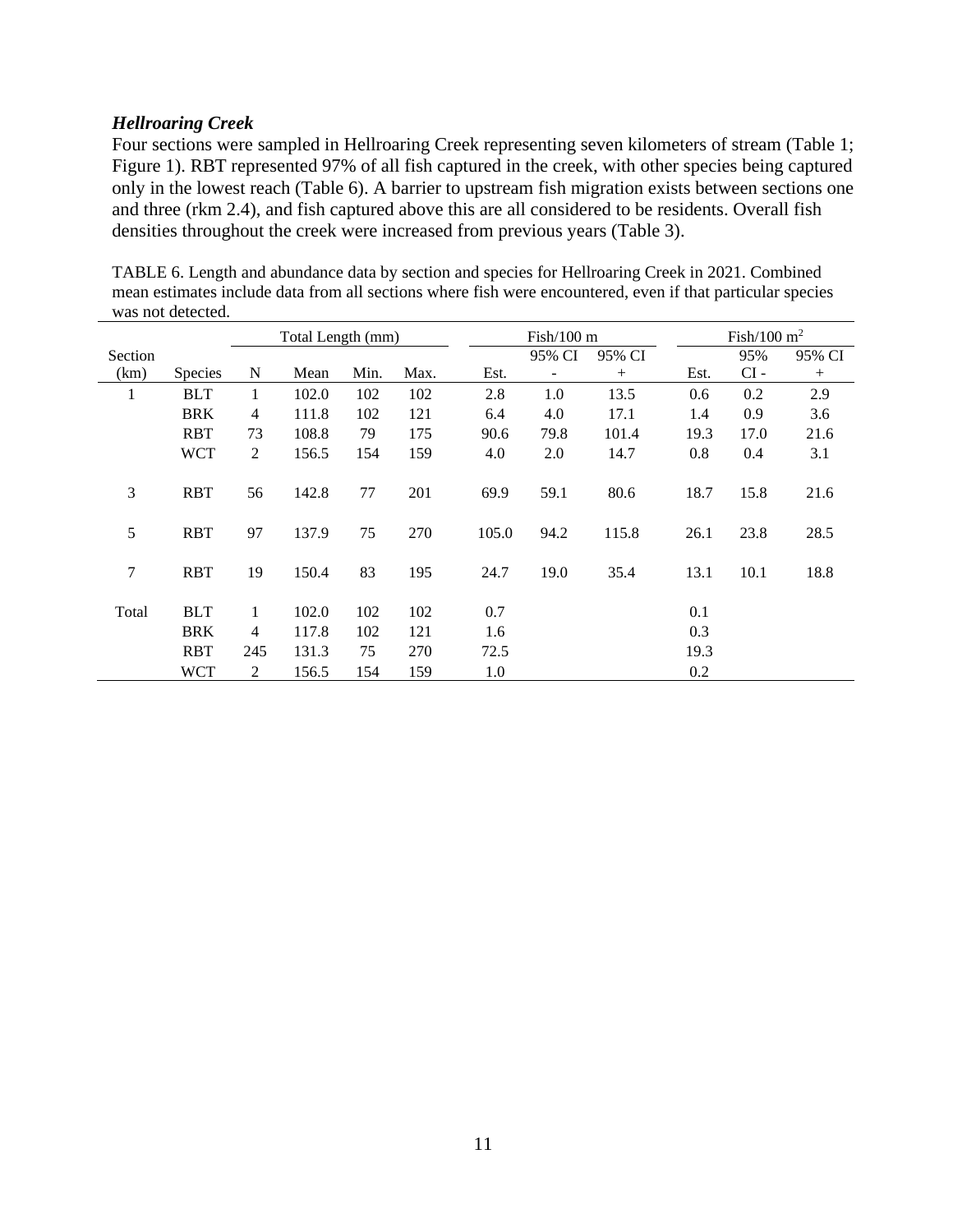## *McCormick Creek*

Three sections were sampled in McCormick Creek representing five kilometers of stream (Table 1; Figure 1). Bull Trout were documented for the first time in 2021, and Westslope Cutthroat Trout were the only other species encountered (Table 7).

TABLE 7. Length and abundance data by section and species for McCormick Creek in 2021. Combined mean estimates include data from all sections where fish were encountered, even if that particular species was not detected.

|         |                | Total Length (mm) |       |      |      |      | $Fish/100 \text{ m}$ |        |      | Fish/100 $m2$ |        |  |
|---------|----------------|-------------------|-------|------|------|------|----------------------|--------|------|---------------|--------|--|
| Section |                |                   |       |      |      |      | 95%                  | 95% CI |      | 95%           | 95% CI |  |
| (km)    | <b>Species</b> | N                 | Mean  | Min. | Max. | Est. | $CI -$               | $^{+}$ | Est. | $CI -$        | $+$    |  |
|         | <b>BLT</b>     | 10                | 141.2 | 132  | 151  | 13.7 | 10.0                 | 24.5   | 3.8  | 2.8           | 6.8    |  |
|         | <b>WCT</b>     | 29                | 126.4 | 96   | 192  | 36.9 | 29.0                 | 47.6   | 10.2 | 8.0           | 13.2   |  |
| 3       | <b>WCT</b>     | 21                | 142.1 | 90   | 190  | 21.0 | 20.0                 | 31.7   | 13.1 | 13.1          | 13.2   |  |
| 5       | No<br>Fish     |                   |       |      |      |      |                      |        |      |               |        |  |
| Total   | <b>BLT</b>     | 10                | 141.2 | 132  | 151  | 4.6  |                      |        | 1.3  |               |        |  |
|         | <b>WCT</b>     | 50                | 133.0 | 90   | 192  | 19.3 |                      |        | 7.8  |               |        |  |

An increasing trend in fish density across all species was observed in Caribou, Hellroaring, and McCormick creeks compared to the previous sampling event in 2016. These creeks are located in the upper Pack River drainage and are likely influenced by similar conditions that may be affecting fish density. Trestle and Morris creeks exhibited stable or slightly decreasing densities but are located in different areas of the LPO system and experience different environmental factors. It is currently unknown what the specific drivers to this increase are, and why they may vary from creek to creek.

In addition to these updated abundance estimates, the first documented occurrence of juvenile Bull Trout movement between tributaries to LPO was observed. A fish tagged in 2018 in an upper reach of mainstem Lightning Creek during another sample effort was recaptured in 2021 in Section Two of Morris Creek. The fish grew 30 mm in the three years it was at large and had moved approximately 15 kilometers from the initial capture location.

Data collected during our monitoring surveys provide detailed longitudinal information on distribution and abundances of salmonids in tributaries to LPO. Two full rounds of sampling have occurred thus far, and a third is scheduled for completion in 2023. We recommend continuing the current rotation and investigate long-term trends across the basin using the completed dataset.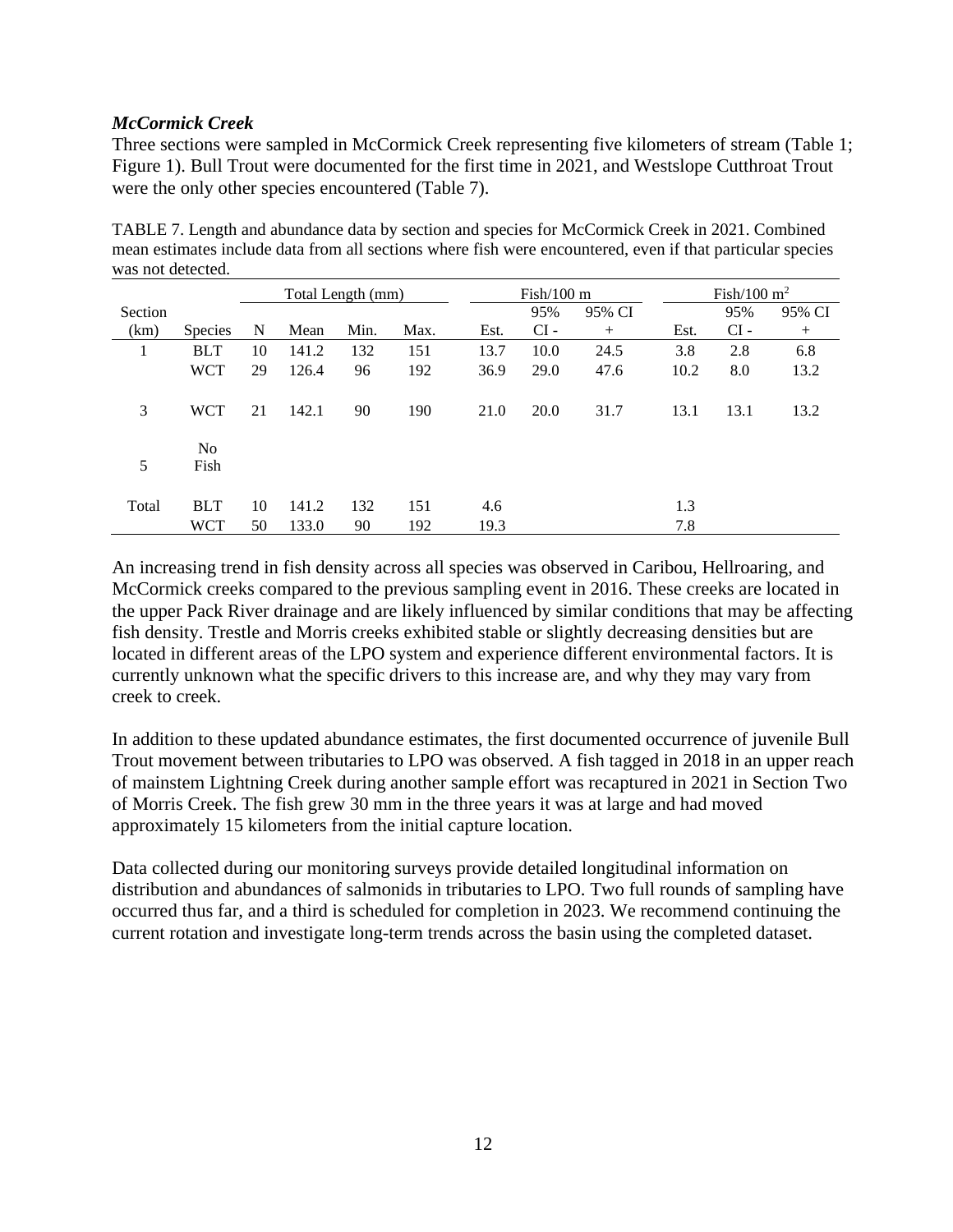#### **RECOMMENDATIONS**

- 1) Continue standardized 5-year rotational tributary sampling.
- 2) Summarize trend data and complete a comprehensive analysis of available tributary monitoring data after the third round of sampling has been completed.

### **ACKNOWLEDGEMENTS**

Authors would like to thank Sarah Busmire (Avista), Jake Johnson (Avista), Nick Voss (University of Idaho), and Craig Wells (Eastern Washington University) for help in the field. We would like to thank Ken Bouwens (IDFG), Andy Dux (IDFG), Chip Corsi (IDFG), Travis Rehm (MFWP), Kevin Aceituno (USFWS), Sean Moran (Avista), and Paul Kusnierz (Avista) for reviewing previous versions of this report. We would also like to thank Avista employees Nate Hall, Paul Kusnierz, Davina Brown, and Heide Evans for their oversight and administrative support.

#### **REFERENCES**

- Behnke, R. J., 1992. Native Trout of Western North America. American Fisheries Society Monograph 6.
- Bouwens, K. A., and R. Jakubowski. 2015. Idaho Native Salmonid Research and Monitoring Update – 2014. Report to Avista Corporation, Spokane, Washington. Idaho Department of Fish and Game, Coeur d'Alene, Idaho.
- Bouwens, K. A., and R. Jakubowski. 2016. Idaho Native Salmonid Research and Monitoring Update – 2015. Report to Avista Corporation, Spokane, Washington. Idaho Department of Fish and Game, Coeur d'Alene, Idaho.
- Bouwens, K. A., and R. Jakubowski. 2017. Idaho Native Salmonid Research and Monitoring Update- 2016. Report to Avista Corporation, Spokane, Washington. Idaho Department of Fish and Game, Coeur d'Alene, Idaho.
- Bouwens, K. A., S. Frawley, and R. Jakubowski. 2019. 2017 Idaho Tributary Salmonid Abundance Monitoring Annual Project Update. Report to Avista Corporation, Spokane, Washington. Idaho Department of Fish and Game, Coeur d'Alene, Idaho.
- Bouwens, K. A., R. Jakubowski, L. A. Sprague, and C. A. Samson. 2019. Spring and Mosquito Creek pathogen survey project completion report. Report to Avista Corporation, Spokane, Washington. Idaho Department of Fish and Game, Coeur d'Alene, Idaho.
- Bouwens, K. A., R. Jakubowski, A. L. Ransom, J. Johnson, and S. Busmire. 2021. 2020 Idaho Tributary Salmonid Abundance Monitoring Annual Project Update. Report to Avista Corporation, Spokane, Washington. Idaho Department of Fish and Game, Coeur d'Alene, Idaho.
- Frawley, S., R. Jakubowski, and K. A. Bouwens. 2019. 2018 Idaho Tributary Salmonid Abundance Monitoring Annual Project Update. Report to Avista Corporation, Spokane, Washington. Idaho Department of Fish and Game, Coeur d'Alene, Idaho.